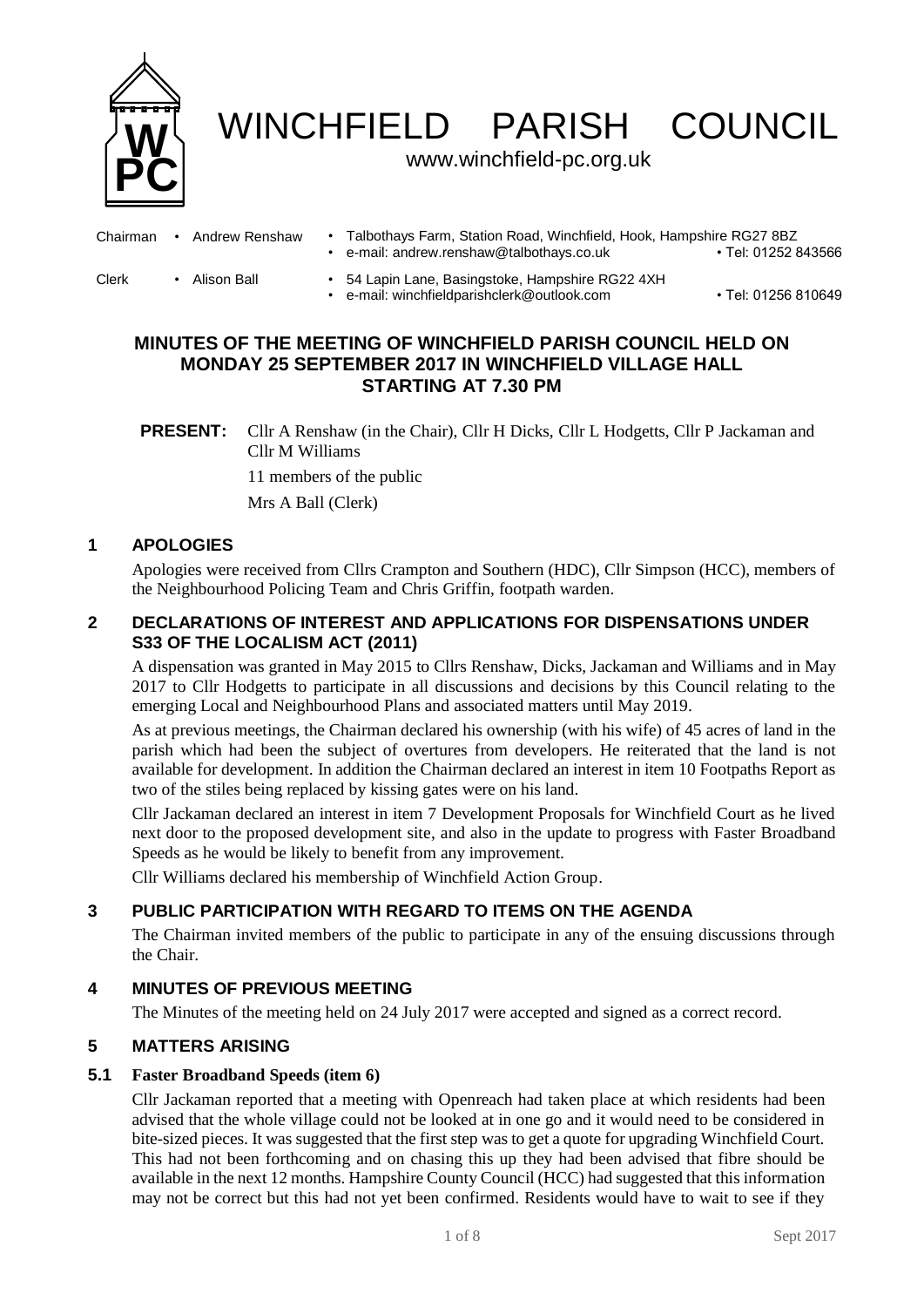appeared on wave two, and if not, an application could be made. Barrie England confirmed that he was chasing HCC for an answer.

Cllr Williams expressed concern that properties in Spratts Hatch Lane were not being included in the initial discussions and asked that the project not move forward without including these properties.

### **5.2 Potbridge Scrapyard, Totters Lane (item 14.1)**

Following the meeting in July the Clerk had contacted the Police to ask for details of their involvement with the Potbridge Scrapyard, particularly with regard to unregistered vehicles on the highway. A response had been received stating that the Police were aware of the situation and they had responded to some calls from the public. They had advised that the situation was being progressed by HCC, Hart District Council (HDC) and Natural England who had their own areas of expertise. The Police had offered assistance to these bodies if needed to prevent breach of the peace.

The Chairman reported that evidence was still being gathered for the court cases.

#### **6 COMMUNITY SAFETY**

A report had been received from the Police setting out the incident reports in Winchfield for August and September. There had been two instances of anti-social behaviour / criminal damage and one of theft at Pale Lane, and two incidents at the railway station.

### **7 PRESENTATION ON DEVELOPMENT PROPOSALS AT WINCHFIELD COURT**

The Chairman welcomed Steven Brown, from planning consultants Woolf Bond, and Simon Haskett, from Belgrave Homes, both of whom had attended the Parish Council meeting in July.

A public exhibition had taken place in the Village Hall on 27 July and 38 people signed in as attending, and ten completed feedback forms had been received. None of these supported the scheme. Mr Brown reported that concerns raised in the feedback forms related to the impact on the local infrastructure including roads, schools, drainage and internet service and the loss of views. There was also discontent about the provision of affordable housing and some suggestion that the site was not sustainable.

Mr Brown and Mr Haskett had brought three plans with them: the first showed development proposals that were refused by HDC in 2014; the second showed the current proposal for 17 houses; and the third set out a new proposal for a development of ten houses which had been devised to address some of the concerns raised by residents.

This third proposal included three houses with two bedrooms and seven with three bedrooms. Plot 1 was 71 metres from existing houses compared to 43 metres in option two. As this proposal was for ten houses there would be no requirement for section 106 agreement contributions or affordable housing. If residents were in favour of this proposal options two and three would be submitted to HDC for planning approval. If both received approval the developer would go with option three.

Mr Brown asked for the views of the Parish Council and residents on option three. He would take these back for consideration prior to submission of the planning applications.

The Chairman advised that not many residents of Winchfield Court were in attendance at the meeting but representatives of the residents association were present and intended to report back. It was requested that full details of option three be sent to the residents association and they be given time to respond. Mr Brown agreed with this way forward.

In response to questions Mr Brown advised:

- The proposal for 10 houses without any affordable homes was drafted directly in response to the concerns raised by residents;
- The plan was to present options two and three to HDC for planning approval and it was possible that option three would be rejected even if this was the option preferred by existing residents;
- It was hoped that the applications would be submitted by the end of October. There were still issues regarding the lack of capacity of SANG provision but HDC were due to release capacity and it would depend how this was allocated;
- Option three would retain the old morgue and provide open space;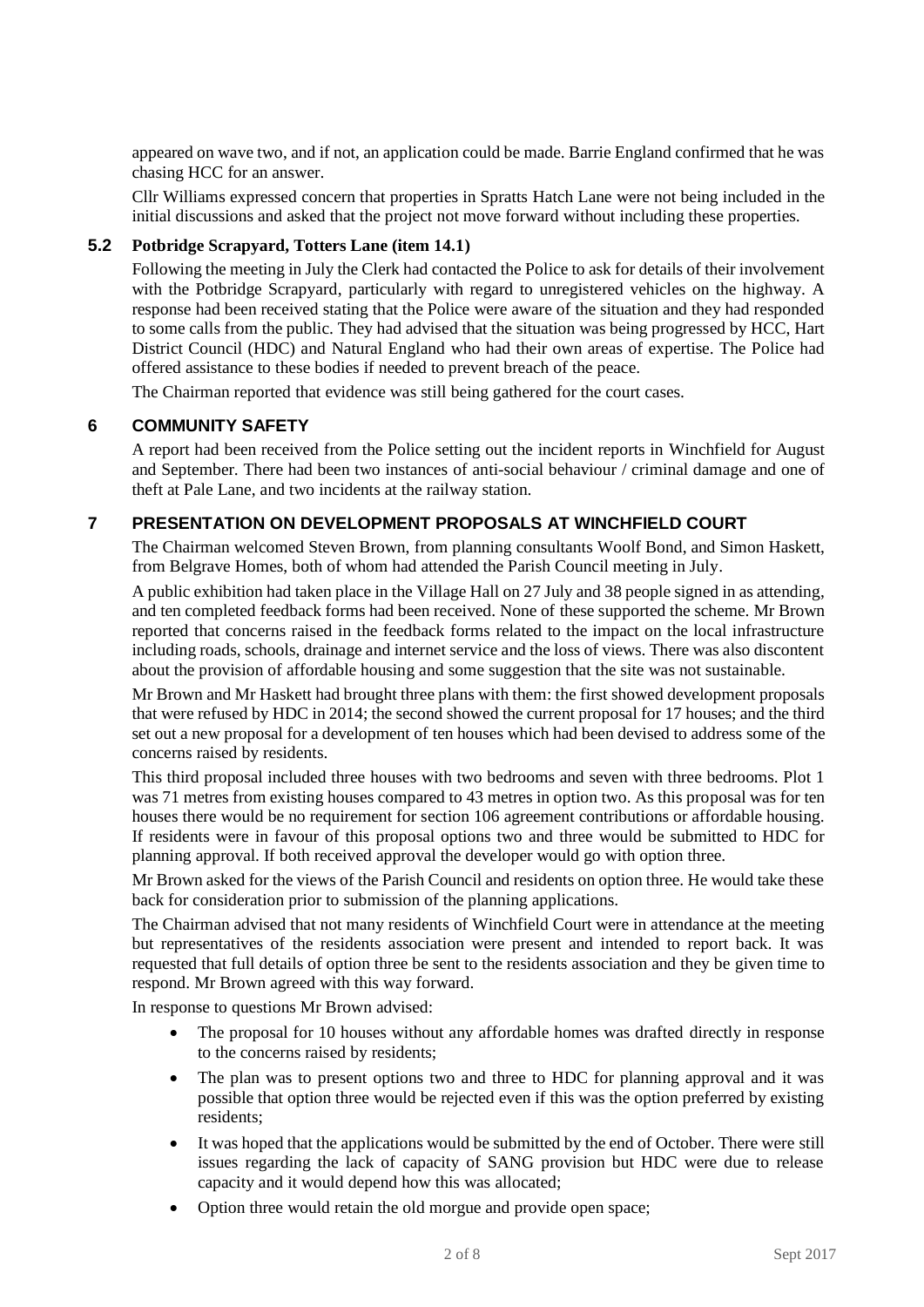• That he would send an electronic copy of the option three ten-house site map through the Parish Clerk.

The Chairman thanked Mr Brown and Mr Haskett for their attendance and for listening to the comments made by residents.

### **8 HART LOCAL PLAN**

The Chairman advised that the responses to the most recent consultation on the Local Plan were still to be published by HDC. As a consequence work was continuing on the draft plan without amendment with arrangements being made for a Regulation 19 consultation in January. The proposal in the current Local Plan included a new settlement at Murrell Green but there needed to be important traffic, habitat and sustainability assessments of the site.

A recent consultation by the Government had indicated a new methodology for assessing the number of new houses that would need to be provided by councils. If this was implemented about half of all councils would need to provide more houses and the other half less. HDC would be required to provide less than under current rules. This was still at the consultation stage and could not be relied upon. Cllr Williams agreed to draft a response to this consultation on behalf of the Parish Council which he would circulate by email for approval.

Under the current rules HDC would need to submit its Local Plan by 31 March or it could risk having to allocate additional housing.

Cllr Williams reported that he had spoken to John Boyd and James Delafield at JB Planning Associates who felt that Barton Willmore, the planning consultancy promoting the development at Winchfield, would fight hard to promote Winchfield and find problems with Murrell Green. Cllr Williams would continue to liaise with JB Planning to ensure all preparations were made to respond as necessary. He added that HDC full Council would be meeting on Thursday 28 September and Winchfield Action Group intended to attend to ask some questions.

It was noted that the decision on the Grove Farm application had been delayed until 6 October. The application for Pale Lane had been validated by HDC on 21 November 2016 and had been granted a further extension to 10 November 2017. The application for the Care Home at Cross Farm, Crookham Village, had been withdrawn but this did not mean that it could not be in the Local Plan.

# **9 SOLAR FARMS COMMUNITY BENEFIT PAYMENT**

Work was progressing with the replacement of stiles and gates on the footpaths which was being funded by the Solar Farms Community Benefit Payment. The Chairman requested that any other suggested projects be submitted to the Parish Council for consideration.

Members of the public at the meeting suggested that thought be given to:

- Locations in the village where wildflowers could be planted such as the triangles at Bagwell Lane and the Hurst, and by the Winchfield signs, if HCC as Highways Authority was in agreement; alternatively the mowed grass area at the graveyard could, with PCC approval, be an option;
- Restoration of local pill boxes as there were nine in the village. Work would be done to establish the locations of the pill boxes and, if possible, ascertain ownership details.

#### **10 FOOTPATHS REPORT**

Cllr Williams reported that the meeting with the Ramblers Association had gone well and they were able to provide labour for the installation of the new gates.

The new gate on footpath no.8 would be installed shortly and two new gates on footpath no.7 would be installed in mid-October. Landowners had already agreed in principle to the next set of gates to be replaced. There was a need to fill a dip in the surface of one of the paths as it was prone to flooding. It had been established that this could be done for £150 and it was agreed that this be spent.

A member of the public suggested that consideration be given to the signage of the footpaths. He felt that it would be useful for signage to include details of where the footpaths lead and how long it would take to get there.

Thanks were expressed to Cllr Williams and Chris Griffin for their work on this.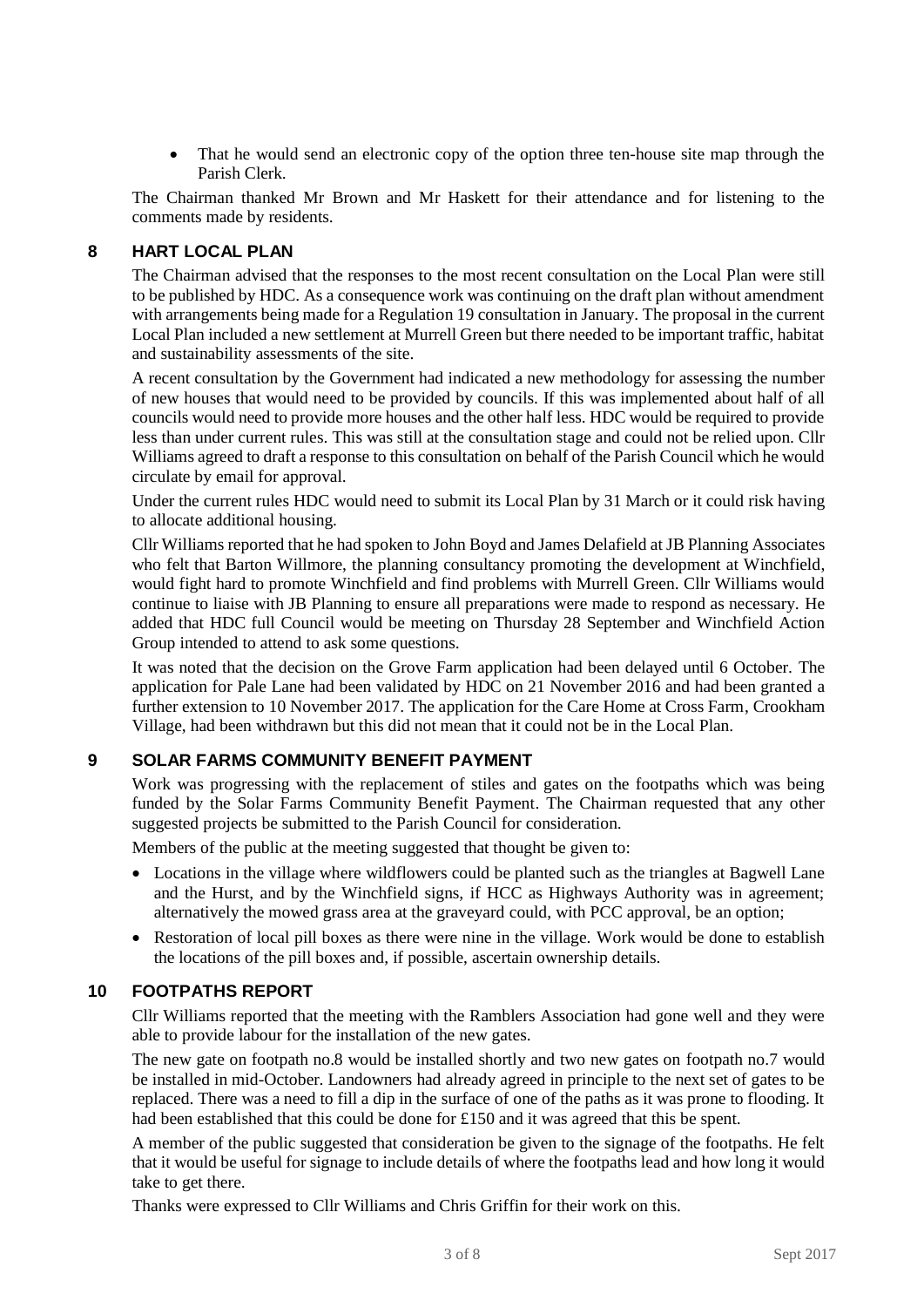# **11 FLY TIPPING**

Following the last meeting a letter had been sent to Berkeley Homes about the fly tipping at Pale Lane which was subsequently cleared away promptly. Since then more fly tipping had taken place and another letter sent which was acknowledged by Berkeley Homes, and at the current time it appeared that the fencing had been moved but the fly tipping had not been cleared.

Cllrs Dicks and Jackaman had arranged to meet with Cllr Oliver from HDC and Adam Green, Ecology and Countryside Manager at HDC, at the beginning of October to discuss all the issues and the future of the new Country Park.

All were encouraged to report fly tipping via the website 'fix my street':<https://hart.fixmystreet.com/>

# **12 TREES – DAMAGE TO TREES AND OPPORTUNITIES FOR NEW TREES**

Cllr Williams reported that following the action by HCC with regard to the resident who had cut back the copper beech tree on highway land next to the bus shelter at The Hurst, HCC had decided that the adjacent willow tree on the corner was a danger to traffic so would need to be removed. Cllr Williams asked whether the copper beech should also be removed as it was unlikely to recover due to the severity of the pruning, and if both trees were removed should they be replaced with something else such as an information board about the village. The meeting was generally supportive of the information board but wanted expert advice on the viability of the tree.

It was agreed to ask the HCC tree officer for an opinion on the copper beech and whether it would be likely to recover or if it should be removed.

### **13 BEAUCLERK GREEN**

Nicola Capon was still working hard to get the road adopted at Beauclerk Green. A letter had been written thanking her for her hard work and perseverance on this matter. An updated schedule of works required by Bewley Homes was awaited from HCC and Ms Capon was monitoring this.

#### **14 WINCHFIELD WEATHERVANE**

Kerry Wedlock reported that the final design for the weathervane had not yet been agreed by the original committee that organised the Queen's 90th Birthday Party. Once they had approved a design it would be forwarded to the Parish Council for consideration. Contact had been made with Hampshire Highways to discuss the viability of locating the vane on the central triangle by the Hurst. Once these discussions were concluded the next stage would be to find a contractor to install the weathervane and recommendations were requested.

It was agreed that once the weathervane was installed the Parish Council would be happy to adopt it and take on responsibility for it.

### **15 LITTER PICK**

Kerry Wedlock confirmed that the next litter pick would take place on Sunday 22 October and she thanked all those who had already volunteered. She would be putting an article in the October Contact magazine and sending another email to try to get some more volunteers. Cllr Dicks reminded the meeting that Archdeacon Richard Brand would be leading the Holy Communion service at St Mary's that morning.

### **16 TEMPORARY CLOSURE OF PALE LANE**

Pale Lane had been closed from 18 September for strengthening works to the bridge over the River Hart. The closure was due to be in place for nine weeks. Updates would be circulated when received.

### **17 PLANNING APPLICATIONS**

#### **17.1 Applications received since the last meeting**

The following applications had been considered and responses made since the last meeting:

**17/01799/HOU Old Barley Mow Farm House, Sprats Hatch Lane** *Two storey side extension, First floor extension to garage, New detached double garage, roof alterations, replacement windows and painting the existing brickwork.* Response submitted: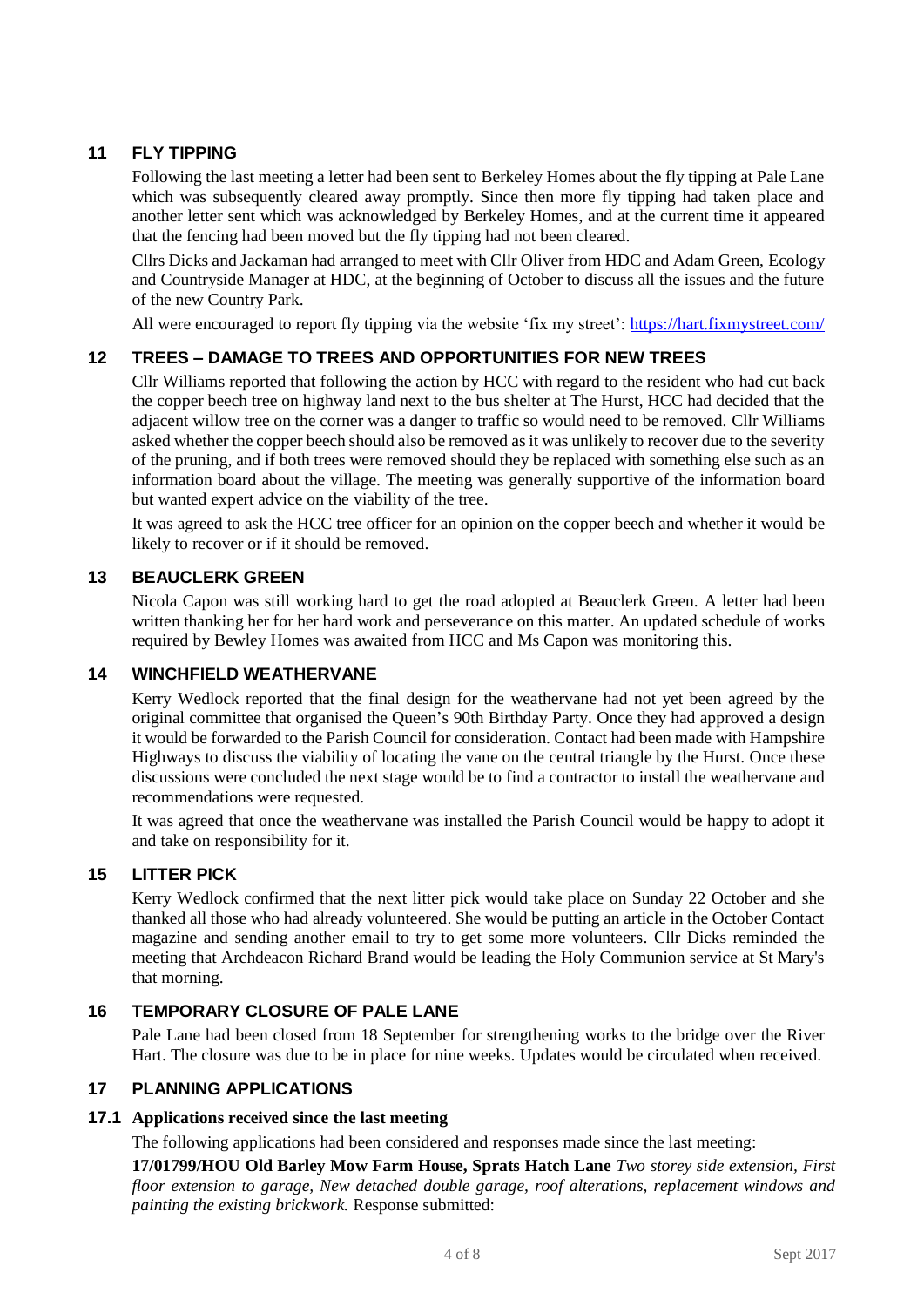"Winchfield Parish Council accepts the applicant's need to modernise and upgrade the property but wishes to bring to the attention of the Planning Officer the following issues in arriving at a determination of the application.

The Basingstoke Canal Conservation Area: Character Appraisal and Management Proposals were approved at HDC Cabinet meeting on 3 December 2009. See link:

https://www.hart.gov.uk/sites/default/files/2 Businesses/Planning for businesses/Conservation and 1 [isted\\_buildings/Bas%20Canal%20appraisal%20and%20character.pdf](https://www.hart.gov.uk/sites/default/files/2_Businesses/Planning_for_businesses/Conservation_and_listed_buildings/Bas%2520Canal%2520appraisal%2520and%2520character.pdf)

This document makes several references to Old Barley Mow Farmhouse and its importance as a key view on the canal. It also describes how the property forms part of the historic settlement of the area around Winchfield Hurst and makes a positive contribution to the character and appearance of the conservation area. The current property is illustrated in the adopted Winchfield Neighbourhood Development Plan, page 37 photograph number 8 and also on page 15 of the associated Evidence Base document to the Plan. The location of the property is at one of the main public access points to the canal with its own car park and mooring facility directly opposite the property.

The Design and Access Statement submitted by the applicant states in section 8 page 11: "The extensions and existing property will be clad in timber, and brickwork will be repainted in a heritage grey ensuring the property mellows into its surroundings. All of the windows will be replaced for Crittall style windows to provide a transition between the traditional and modern style extensions." This is a significant change from the current character of the building as seen in the referenced photographs. The question that needs to be answered is whether this proposed change of character to the building as well as changes to the existing garage are in keeping with Policy CON 10. Will the scale and design of the modernised property be contrary to the rules governing the canal conservation area? Policy CON10 states "… development which would adversely affect the landscape, architectural or ecological character, setting or enjoyment of the Basingstoke Canal or which would result in the loss of important views in the vicinity of the canal will not be permitted".

The Arboricultural Impact Assessment report (July 2017) and the accompanying Tree Survey (March 2017) contain conflicting information. The former says the main feature is trees along the canal bank … and these trees are to be retained. The Tree Survey and accompanying map confirms the willow tree is to be retained (and refers to historic crown removals etc) and refers to most of the other canal-side trees and three fruit trees as 'removed'. A site visit by the Parish Council shows that two trees have been cut off at the base and two, or three, have been cut off about two metres from the base and this appears to have been carried out very recently; a dead tree has been left standing. This activity may have been at the request of the applicant. Given that Hart's Tree Officer signed off the assessment as satisfactory and the recent actions by the applicant, we recommend a further site visit by the HDC Tree Officer predetermination."

It was noted that the application had been withdrawn.

**17/01908/HOU High Grove Shapley Heath, Odiham Road** *New 6 bay garage following demolition of existing garage.* No comments.

**17/01793/FUL Shapley Ranch, London Road, Hartley Wintney** *Redevelopment of site to provide 7no. dwelling, with associated access, car parking, hardstanding and landscaping.*

**17/01794/FUL Shapley Ranch, London Road, Hartley Wintney** *Redevelopment of site to provide 5no. dwelling, with associated access, car parking, hardstanding and landscaping.*

The same response was submitted to both the above applications for Shapley Ranch:

"Winchfield Parish Council gives a joint response for both applications which appear identical other than one is for 5 dwellings and the other for 7 dwellings.

Our preference would be the 7 dwellings format because it would provide more houses of the size Hart needs.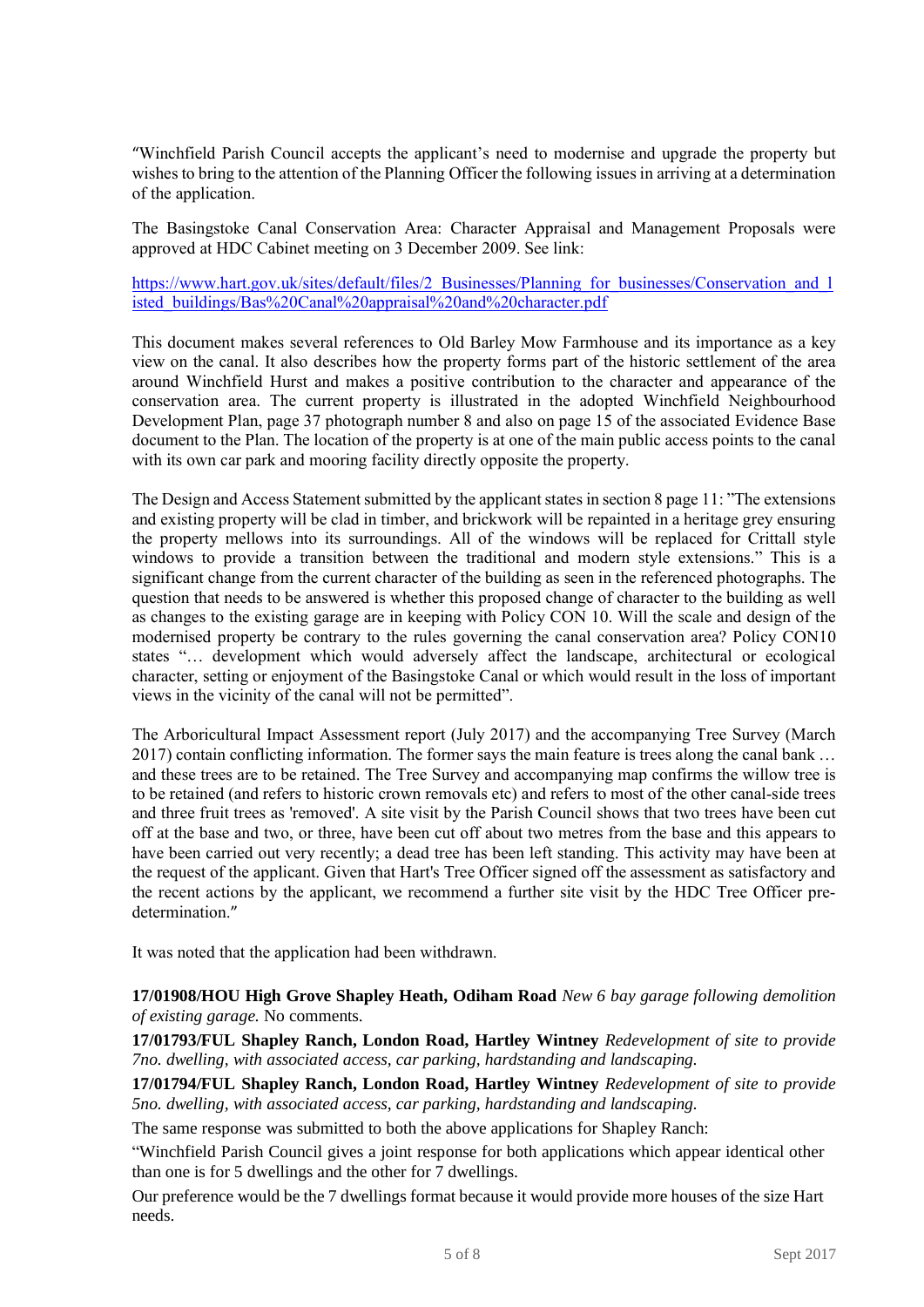We would remind you of our previous response for this site under reference  $16/02374/OUT$  (October 2016) in which we raised no objections to development on this brownfield site but did raise concerns regarding the non-provision of affordable housing and the number of parking spaces proposed.

We again raise no objections to development of the site and note the revised guidance provided in 'Hart's Affordable Housing Informal Development Guidance August 2017' under which the applicant is not required to provide affordable housing contributions.

However, we still have concerns regarding the number of parking spaces to be provided and ask you to consider the following:

The applicants say each dwelling has been allocated parking spaces in accordance with Hart's parking standards and that further visitor parking is also provided on site but does not give a total for the two. The total number of spaces provided cannot be ascertained from the site maps.

Application 17/01793/FUL is for 4 x 4-bed houses and 3 x 3-bed houses. Hart's Provisional Guidance requires provision of 28 spaces. The adopted Winchfield Neighbourhood Development Plan requires provision of 32 spaces.

Application 17/01794/FUL is for 5 x 4-bed houses. Hart's Provisional Guidance requires 20 spaces, while the Winchfield Neighbourhood Development Plan requires 25 spaces. Again, the applicants do not state the total of spaces they propose."

**17/02094/PRIOR Hungerford Farm, Pale Lane** *Application for prior notification of agricultural or forestry development - proposed building.* No comments.

**17/02246/HOU Cranford House, Station Road** *Proposal to erect a timber clad double garage within the curtilage of the site ancillary to residential use (C3).* No comments.

#### **18 FINANCE**

#### **18.1 Conclusion of Audit for year ended 31.03.2017**

The Audit for the year ended 31.03.2017 had been completed with no matters arising and the requisite Notice of Conclusion of Audit would be displayed both on the Council's noticeboards (for at least 14 days) and on the website. The Annual Return was therefore received and approved.

#### **18.2 Statement for the period 18.07.17 to 18.09.17**

|                                           | <b>Deposit Account (Lloyds)</b> |           |           |                   |
|-------------------------------------------|---------------------------------|-----------|-----------|-------------------|
| 10 July                                   | <b>Balance</b>                  |           |           | £18,052.76        |
| 9 Aug                                     | Interest                        |           | £0.74     | £0.74             |
| 11 Sept                                   | Interest                        |           | £0.82     | £0.82             |
| 18 Sept                                   | <b>Balance</b>                  |           |           | £18,054.32        |
|                                           | <b>Current Account (Lloyds)</b> |           |           |                   |
| 17 July                                   | <b>Balance</b>                  |           |           | £5,326.02         |
| 25 July                                   | Alison Ball – July Salary       | Exp 17/18 | £395.83   | $-\pounds 395.83$ |
|                                           | Alison Ball – July Expenses     | Exp 17/19 | £38.40    | $-£38.40$         |
|                                           | HALC - Training                 | Exp 17/20 | £108.00   | $-£108.00$        |
|                                           | Winchfield PCC Grant            | Exp 17/21 | £400.00   | $-\pounds400.00$  |
| $27$ July                                 | O M Williams - Expenses         | Exp 17/22 | £36.63    | $-£36.63$         |
| $21$ Aug                                  | VAT Refund                      |           | £2,808.31 | £2,808.31         |
| $25 \text{ Aug}$                          | Alison Ball – August Salary     | Exp 17/23 | £270.84   | $-£270.84$        |
| 18 Sept                                   | <b>Balance</b>                  |           |           | £6,884.63         |
| <b>TOTAL</b> deposit and current accounts |                                 |           |           | £24,938.95        |
|                                           |                                 |           |           |                   |

Invested at Cambridge & Counties Bank £42,000.00 Invested at Hampshire Trust Bank £30,000.00 **TOTAL FUNDS £96,938.95**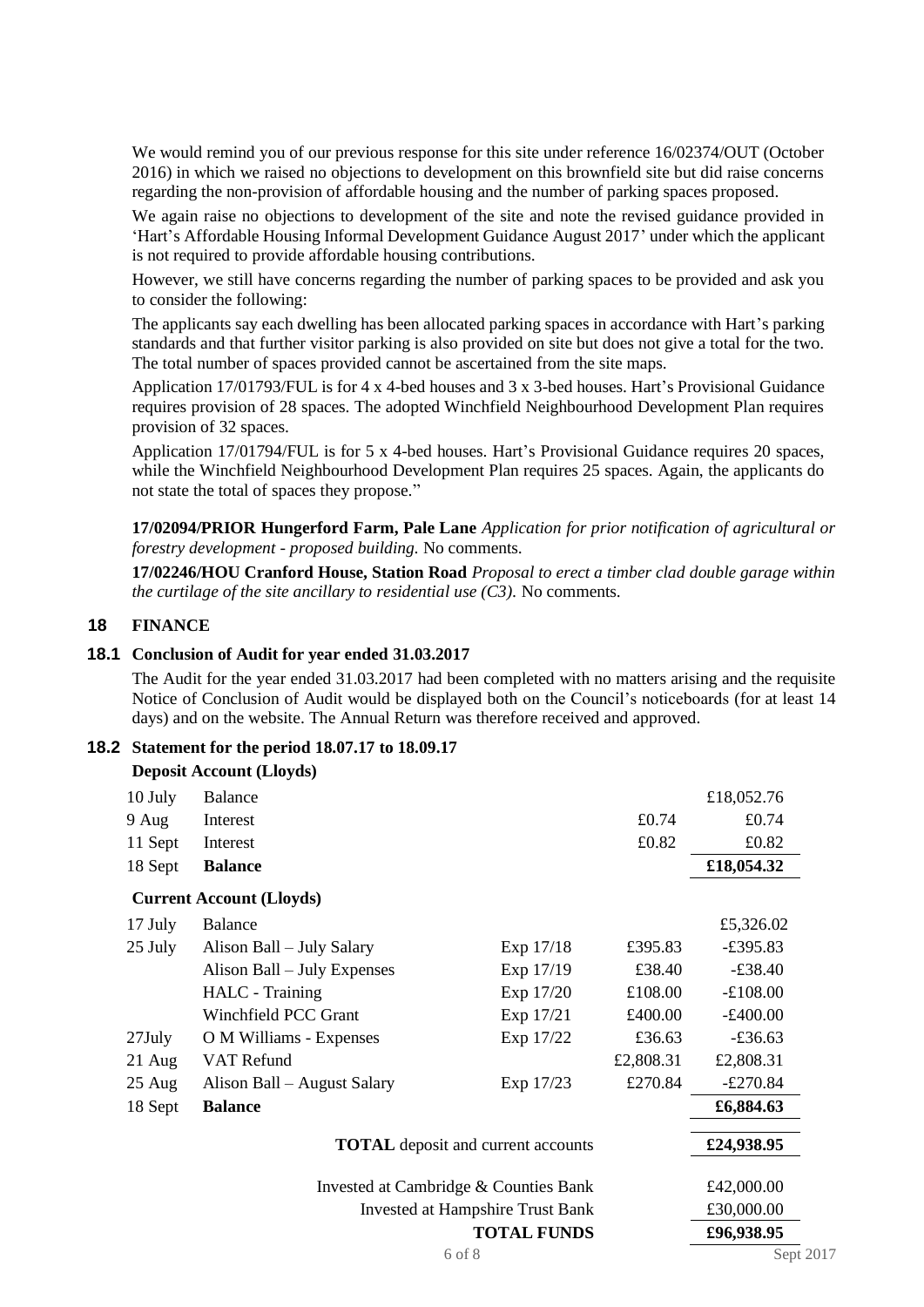# **Comparison with 2017/18 Budget**

| <b>Budget heading</b>               |                | <b>Allocation</b> | <b>Spend to</b><br>date | <b>Available</b> |
|-------------------------------------|----------------|-------------------|-------------------------|------------------|
|                                     |                |                   | (ex <sub>YAT</sub> )    |                  |
| Clerk's Salary                      |                | £5,000.00         | £1,590.18               | £3,409.82        |
| Training                            |                | £300.00           | £90.00                  | £210.00          |
| Subscription to SLCC                |                | £80.00            | £0.00                   | £80.00           |
| Hire of Village Hall for meetings   |                | £80.00            | £0.00                   | £80.00           |
| Admin costs                         |                | £650.00           | £107.01                 | £542.99          |
| Insurance                           |                | £290.00           | £280.00                 | £10.00           |
| <b>HALC/NALC Subscriptions</b>      |                | £450.00           | £392.00                 | £58.00           |
| Audit & Information Commission fees |                | £510.00           | £201.00                 | £309.00          |
| Section 137 payments                |                | £600.00           | £200.00                 | £400.00          |
| Grants (Churchyard maintenance)     |                | £600.00           | £600.00                 | £0.00            |
| Contingencies                       |                | £475.00           | £0.00                   | £475.00          |
|                                     | <b>Total A</b> | £9,035.00         | £3,460.19               | £5,574.81        |

| <b>Reserves</b>                      |                | <b>Balance</b> | Spend to         | <b>Available</b> |
|--------------------------------------|----------------|----------------|------------------|------------------|
| <b>Earmarked funds</b>               |                | 01.04.17       | date             |                  |
|                                      |                |                | (ex <b>VAT</b> ) |                  |
| <b>Basingstoke Canal</b>             |                | £250.00        | £250.00          | £0.00            |
| <b>Community Benefit Fund</b>        |                | £48,466.12     | £12.00           | £48,454.12       |
| <b>Election Expenses Contingency</b> |                | £953.45        | £0.00            | £953.45          |
| Events (Litter Pick)                 |                | £179.38        | £43.90           | £135.48          |
| Maintenance                          |                | £301.29        | £0.00            | £301.29          |
| Neighbourhood Plan                   |                | £1,098.06      | £191.00          | £907.06          |
| Parish Lengthsman                    |                | £1,731.80      | £0.00            | £1,731.80        |
| <b>Planning Counsel</b>              |                | £48,355.10     | £13,555.48       | £34,799.62       |
| Pension (new Clerk) new              |                | £300.00        | £0.00            | £300.00          |
| <b>Street Lighting</b>               |                | £2,250.00      | £0.00            | £2,250.00        |
| <b>Website Development</b>           |                | £443.02        | £0.00            | £443.02          |
| Winchfield Festival 2018             |                | £300.00        | £0.00            | £300.00          |
| Office Equipment                     |                | £850.00        | £400.00*         | £450.00          |
|                                      | <b>Total B</b> | £105,478.22    | £14,452.38       | £91,025.84       |

\* £400 expenditure on PCC Grant agreed July 2017

|                                                                                 | Total $A + B$ | £96,600.65 |
|---------------------------------------------------------------------------------|---------------|------------|
| Money at bank (includes VAT to date received on 21<br>August 2017 of £2,808.31) | £96,938.95    |            |
|                                                                                 |               |            |

**Less Total A+B (£96,600.65)**

**Current surplus/working balance**  $\qquad$  **£338.30** 

# **18.3 Request for Grants and Donations**

None had been received.